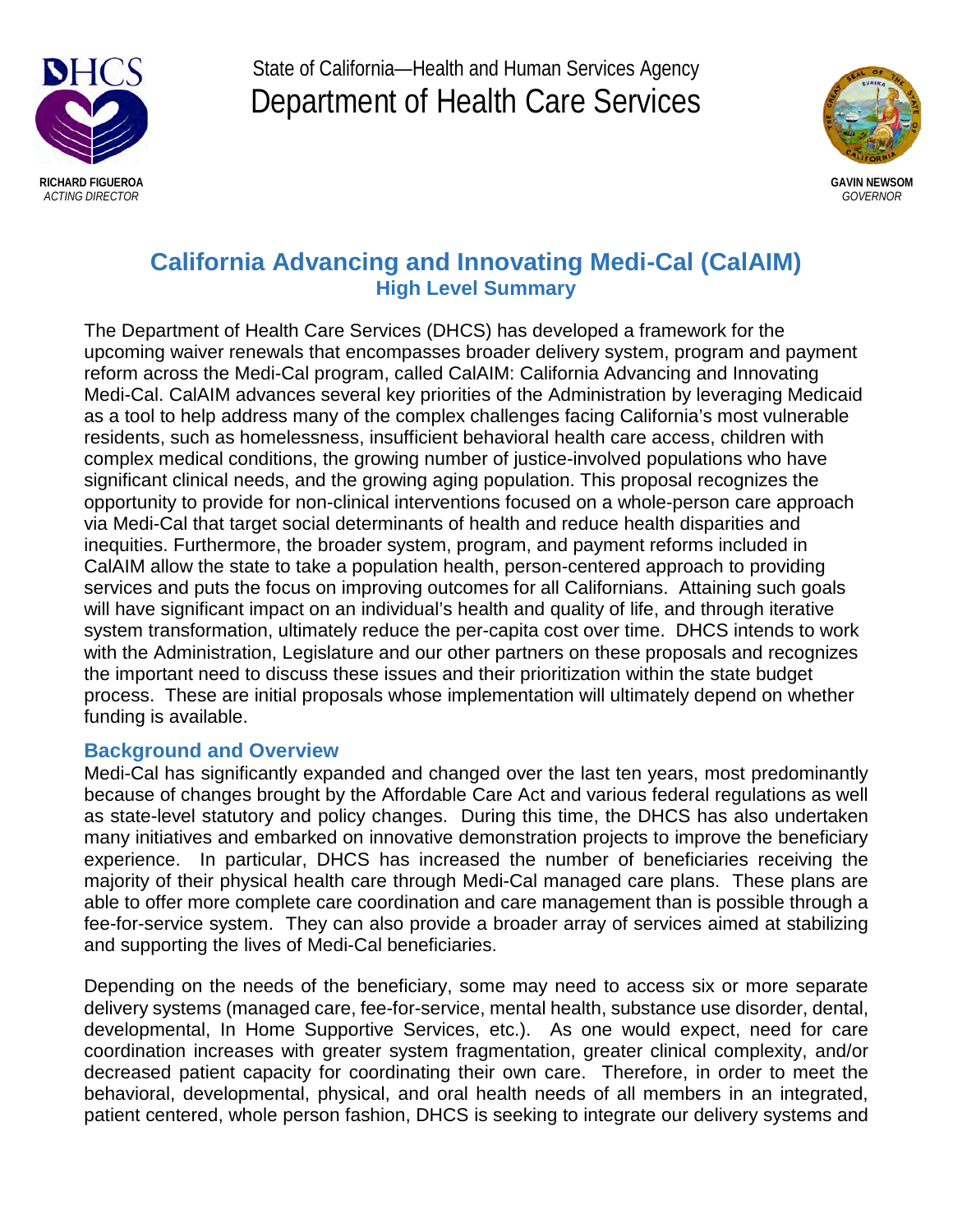align funding, data reporting, quality and infrastructure to mobilize and incentivize towards common goals.

To achieve such outcome, CalAIM proposals offer the solutions to ensure the stability of Medi-Cal program and allows the critical successes of waiver demonstrations such as Whole Person Care, the Coordinated Care Initiative, public hospital system delivery transformation, and the coordination and delivery of quality care to continue and be expanded to all Medi-Cal enrollees. CalAIM seeks to build upon past successes and improve the entire continuum of care across Medi-Cal, ensuring the system more appropriately manages patients over time through a comprehensive array of health and social services spanning all levels of intensity of care, from birth to end of life. To do this, we must change the expectations for our managed care and behavioral health systems. Holding our delivery system partners accountable for a set of programmatic and administrative expectations is no longer enough. We must provide a wider array of services and supports for complex, high need patients whose health outcomes are in part driven by unmet social needs and make system changes necessary to close the gap in transitions between delivery systems, opportunities for appropriate step-down care and mitigate social determinants of health, all hindering the ability to improve health outcomes and morbidity.

## **Key Goals**

CalAIM has three primary goals: CalAIM has three primary goals:

- Identify and manage member risk and need through Whole Person Care Approaches and addressing Social Determinants of Health;
- Move Medi-Cal to a more consistent and seamless system by reducing complexity and increasing flexibility; and
- Improve quality outcomes and drive delivery system transformation through valuebased initiatives, modernization of systems and payment reform.

The reforms of CalAIM are comprehensive and critical to the success of the delivery system transformation necessary to improve the quality of life for Medi-Cal members as well as longterm cost savings/avoidance that will not be possible to achieve absent these initiatives. Furthermore, these reforms are interdependent and build off one another; without one, the others are not either possible or powerful. Below is an overview of the various proposals and recommendations that make up CalAIM.

#### *Identify and Manage Member Risk and Need through Whole Person Care Approaches and Addressing Social Determinants of Health*

- Require plans to submit local population health mangement plans.
- Implement new statewide enhanced care management benefit.
- Implement in lieu of services (e.g. housing navigation/supporting services, recuperative care, respite, sobering center, etc.).
- Implement incentive payments to drive plans and providers to invest in the necessary infrastructure, build appropriate enhanced care management and in lieu of services capacity statewide.
- Evaluate participation in Institutions for Mental Disease Serious Mental Illness/Serious Emotional Disturbance Section 1115 Expenditure Waiver.
- Require screening and enrollment for Medi-Cal prior to release from county jail.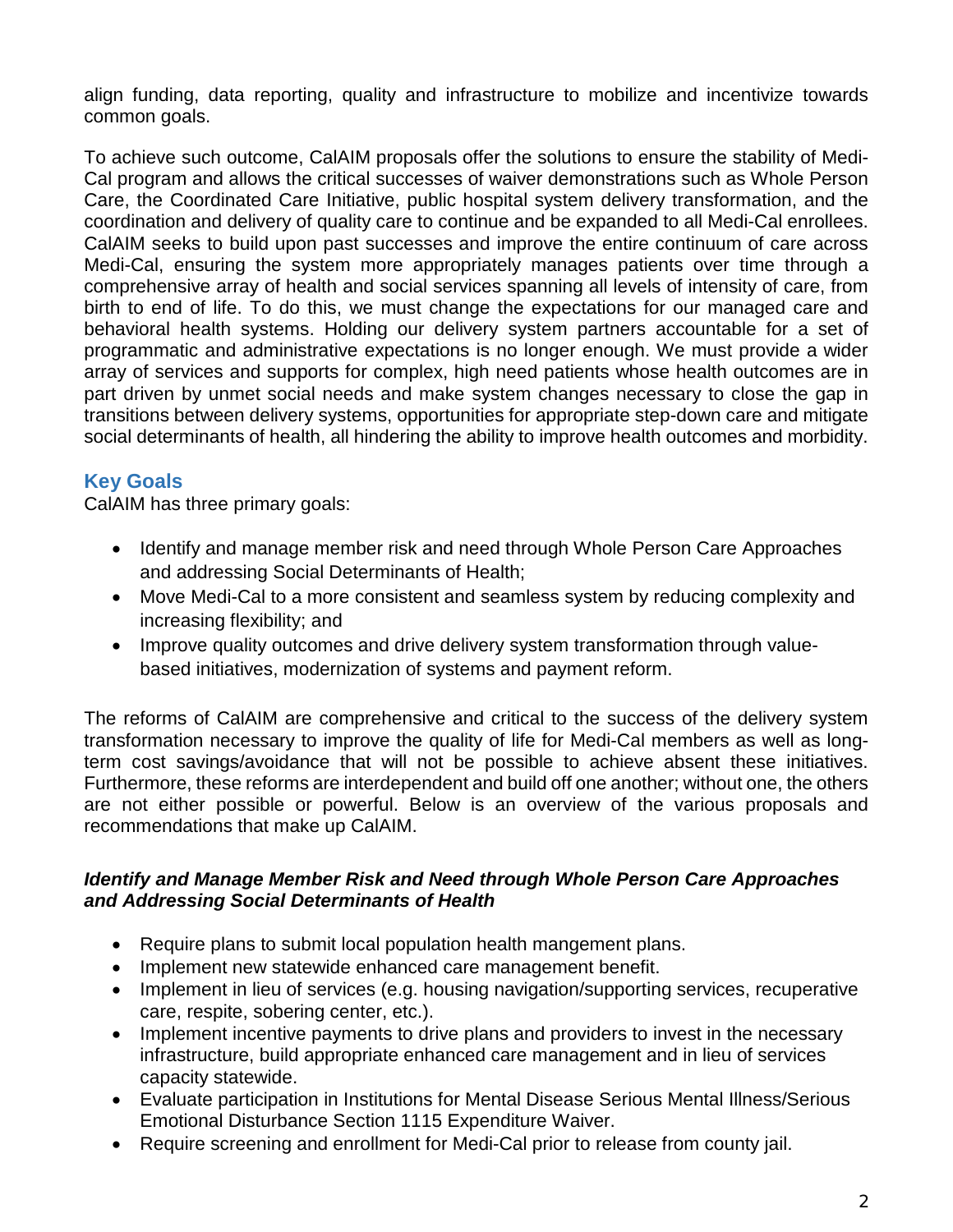- Pilot full integration of physical health, behavioral health, and oral health under one contracted entity in a county or region.
- Develop a long-term plan for improving health outcomes and delivery of health care for foster care children and youth.

#### *Moving Medi-Cal to a More Consistent and Seamless System by Reducing Complexity and Increasing Flexibility*

#### **Managed Care**

- Standardize managed care enrollment statewide
- Standardize managed care benefits statewide
- Transition to statewide managed long term services and supports
- Require Medi-Cal managed care plans be National Committee for Quality Assurance accredited
- Implement annual Medi-Cal health plan open enrollment
- Implement regional rates for Medi-Cal managed care plans

## **Behavioral Health**

- Behavioral health payment reform
- Revisions to behavioral health inpatient and outpatient medical necessity criteria for children and adults
- Administrative behavioral health integration statewide
- Regional contracting
- Substance use disorder managed care program renewal and policy improvements

#### **Dental**

- New benefit: Caries Risk Assessment Bundle and Silver Diamine Fluoride for young children
- Pay for Performance for adult and children preventive services and continuity of care through a Dental Home

## **County Based Services**

- Enhance oversight and monitoring of Medi-Cal Eligibility Enhance oversight and monitoring of Medi-Cal Eligibility
- Enhance oversight and monitoring of California Children's Services and the Child Health and Disability Prevention program
- Improving beneficiary contract and demographic information Improving beneficiary contract and demographic information

For detailed descriptions of the CalAIM proposals please refer to the full CalAIM document located on [CalAIM page](https://www.dhcs.ca.gov/calaim) of the DHCS website.

# **Advancing Key Priorities**

CalAIM aligns with and advances several key priorities of the Administration. At its core, CalAIM recognizes the impact of Medi-Cal on the lives of its beneficiaries well beyond just accessing health services in traditional delivery settings. CalAIM establishes a foundation where investments and programs within Medicaid can easily integrate, complement and catalyze the Administration's plan to impact the State's homelessness crisis, support reforms of our justice systems for youth and adults who have significant health issues, build a platform for vastly more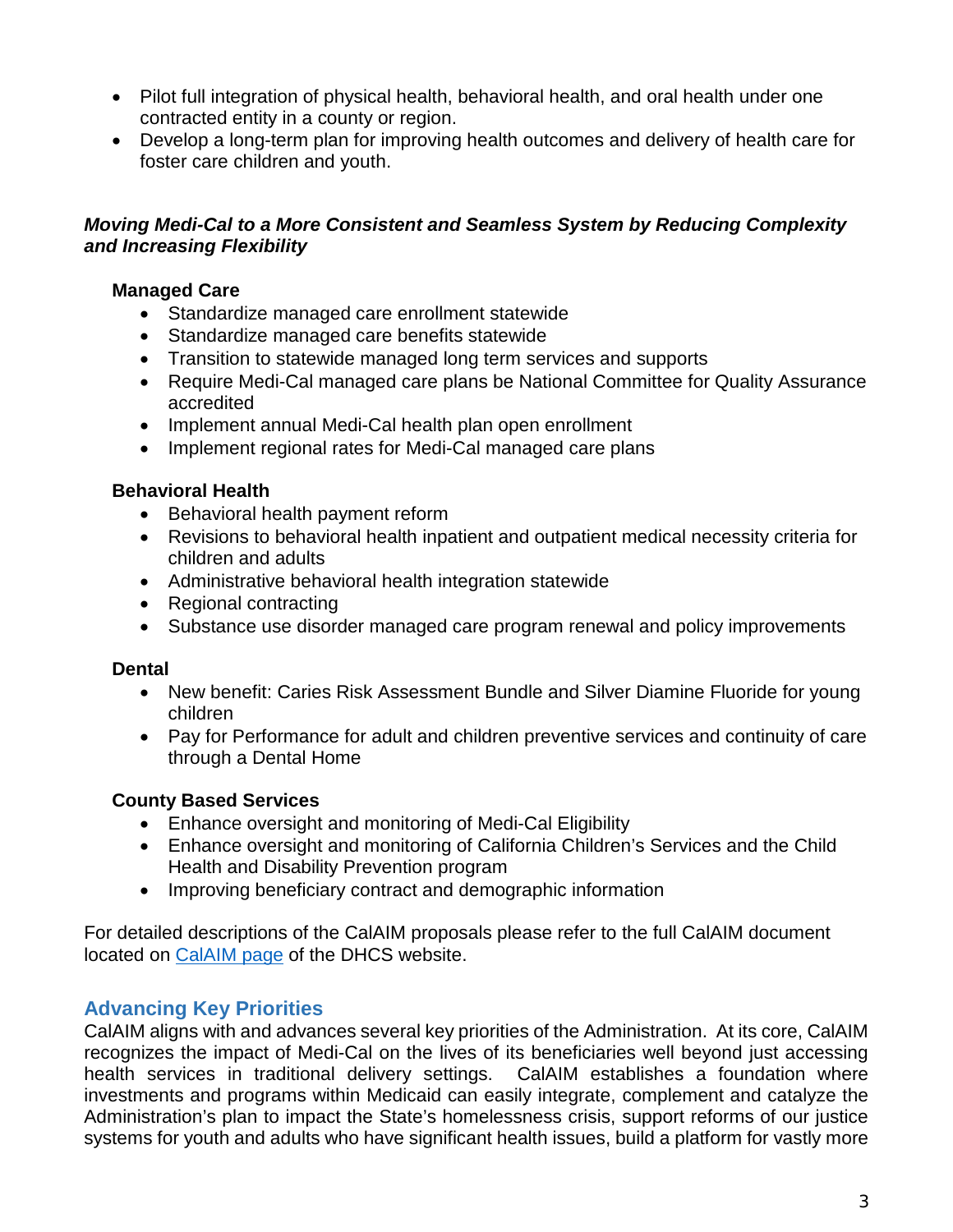integrated systems of care and move toward a level of standardization and streamlined administration required as we explore single payer principles through the Healthy California for All Commission. Furthermore, CalAIM will advance a number of existing Medi-Cal efforts such as Whole Person Care and the Health Homes Program, the prescription drug Executive Order, improving screenings for kids, proliferating the use of value-based payments across our system, including in behavioral health and long-term care. CalAIM will also support the ongoing need to increase oversight and monitoring of all county-based services including specialty mental health and substance use disorder services, Medi-Cal eligibility, and other key children's programs currently administered by our county partners.

Below is an overview of the impact CalAIM could have on certain populations, if enacted and funded as proposed:

**Health for All:** In addition to focusing on preventive and wellness services, CalAIM will identify patients with high and emerging risk/need and improve the entire continuum of care across Medi-Cal, ensuring the system more appropriately manages patients over time, through a comprehensive array of health and social services spanning all levels of intensity of care, from birth and early childhood to end of life.

**High Utilizers (top 5%):** It is well documented that the highest utilizers represent a majority of the costs in Medi-Cal. CalAIM proposes enhanced care management and in lieu of services benefits (such as housing transitions, respite and sobering centers) that address the clinical and non-clinical needs of high-cost Medi-Cal beneficiaries, through a collaborative and interdisciplinary whole person care approach to providing intensive and comprehensive care management services to improve health and mitigate social determinants of health.

**Behavioral Health:** CalAIM's behavioral health proposals would initiate a fundamental shift in how Californians (adults and children) will access specialty mental health and substance use disorder services. It aligns the financing structure of behavioral health with that of physical health, which provides financial flexibility to innovate, and enter into value-based payment arrangements that improve quality and access to care. Similarly, the reforms in CalAIM simplify administration of, eligibility for, and access to integrated behavioral health care.

**Vulnerable Children:** CalAIM would provide access to enhanced care management for medically complex children to ensure they get their physical, behavioral, developmental and oral health needs met. It aims to identify innovative solutions for providing low-barrier, comprehensive care for children and youth in foster care and furthers the efforts already underway to improve preventive services for children including identifying the complex impacts of trauma, toxic stress and adverse childhood experiences by, among other things, a reexamination of the existing behavioral health medical necessity definition.

**Homelessness and Housing:** The addition of in lieu of services would build capacity to clinically linked housing continuum via in lieu of services for our homeless population, including housing transitions/navigation services, housing deposits, housing tenancy and sustaining services, short-term post hospitalization housing, recuperative care for inpatient transitions and day habilitation programs.

**Justice Involved:** The Medi-Cal pre-release application mandate, enhanced care management and in lieu of services would provide the opportunity to better coordinate medical, behavioral